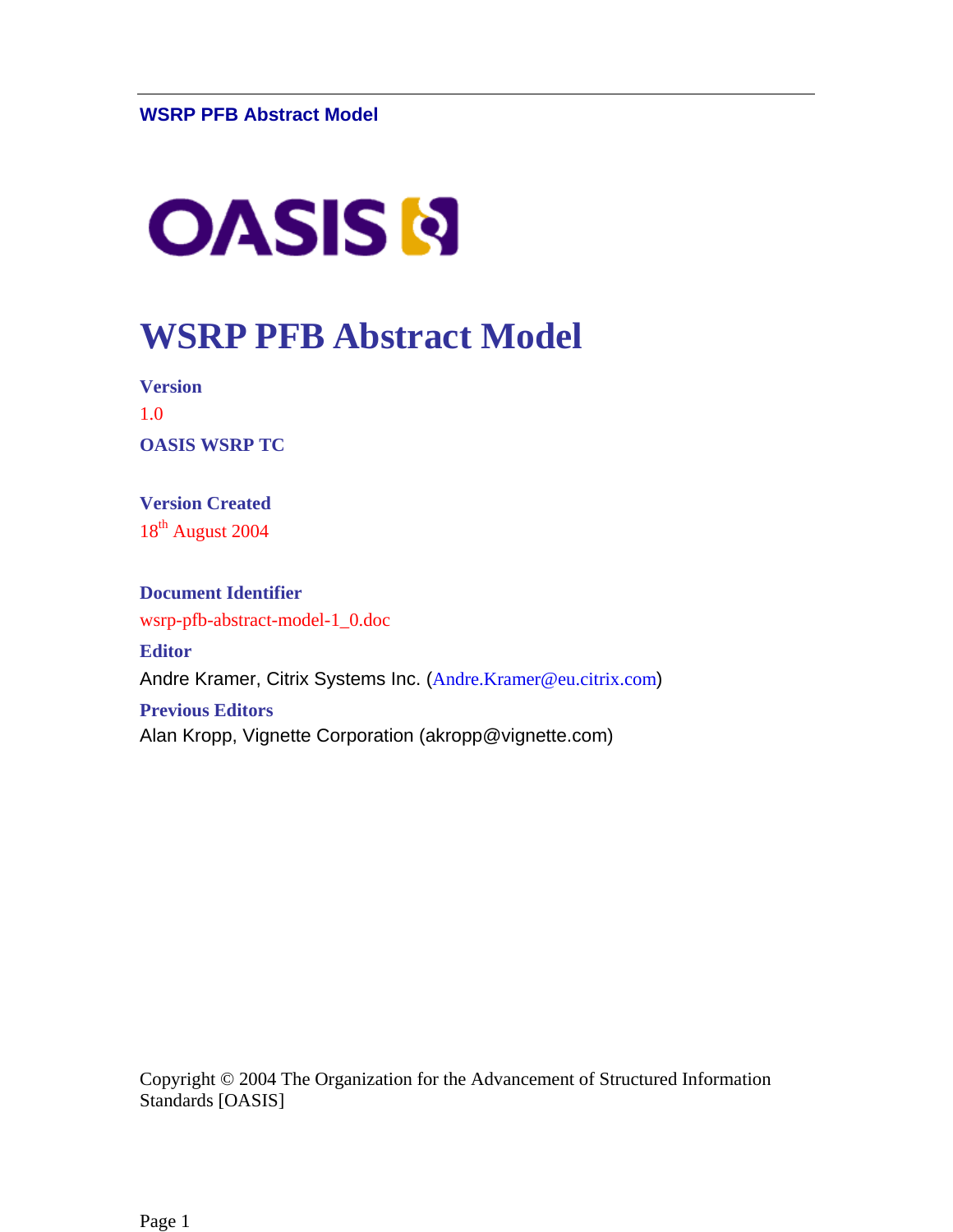## **Preface**

This document provides guidelines for publishing, finding and binding [WSRP](http://www.oasis-open.org/committees/tc_home.php?wg_abbrev=wsrp) Producers and Portlets as *Services*, in terms of an abstract publishing model. The Publish, Find, Bind (PFB) Abstract Model presented is fully compatible with the OASIS [WSRP 1.0](http://www.oasis-open.org/committees/download.php/3343/oasis-200304-wsrp-specification-1.0.pdf) open standard and provides a framework for publishing WSRP Producers and Portlets in specific *Service registries* and *indexes*. While this model itself is not normative, specific concrete schemes for advertising and discovering WSRP Producer and Portlet services (for example, interoperable use of [UDDI](http://www.oasis-open.org/committees/tc_home.php?wg_abbrev=uddi-spec) or [ebXML Registry](http://xml.coverpages.org/OASIS-Regrep-rsV101.pdf)) are expected to follow the PFB Abstract Model and to adopt the guidance presented here. This document may be read as support material for the Registry specific technical notes produced by the WSRP TC.

## **Terminology**

The key words MUST, MUST NOT, REQUIRED, SHALL, SHALL NOT, SHOULD, SHOULD NOT, RECOMMENDED, MAY, and OPTIONAL in this document are to be interpreted as described in [RFC2119.](http://ietf.org/rfc/rfc2119.txt)

## **PFB Overview**

Publishing, Finding and Binding (PFB) supports the lifecycle requirements of WSRP Producers and Portlets, when advertised and discovered as *Services*. The [Web Service](http://www.w3.org/TR/ws-arch/) [Architecture](http://www.w3.org/TR/ws-arch/) developed by the [W3C Web Service Architecture Working Group](http://www.w3c.org/2002/ws/arch/) is a good source of background information on Web Service Discovery. WSRP 1.0 already provides support for this lifecycle by:

- Providing a full [WSDL](http://www.w3.org/TR/wsdl) description of WSRP Producer services: WSRP Producers are encouraged to provide all available bindings as WSDL services. The default SOAP binding for the WSRP required ports (WSRP\_v1\_ServiceDescription\_Binding\_SOAP and WSRP\_v1\_Markup\_Binding\_SOAP) MUST be present.
- Exposing the ServiceDescription (WSRP\_v1\_ServiceDescription\_PortType) port type, which MUST publish all metadata for a WSRP Producer and the Portlets that it offers (see the ServiceDescription and PortletDescription types from the [WSRP 1.0 specification's XML Schema](http://www.oasis-open.org/committees/wsrp/specifications/version1/wsrp_v1_types.xsd)). In addition, the optional getPortletDescription method allows metadata for a specific portlet to be obtained.

PFB builds on this support and provides a light-weight framework for publishing to various Service Registries and Meta-data discovery services and indexes. Note that, our PFB Abstract Model does not prevent publishing the above information in other ways or forms.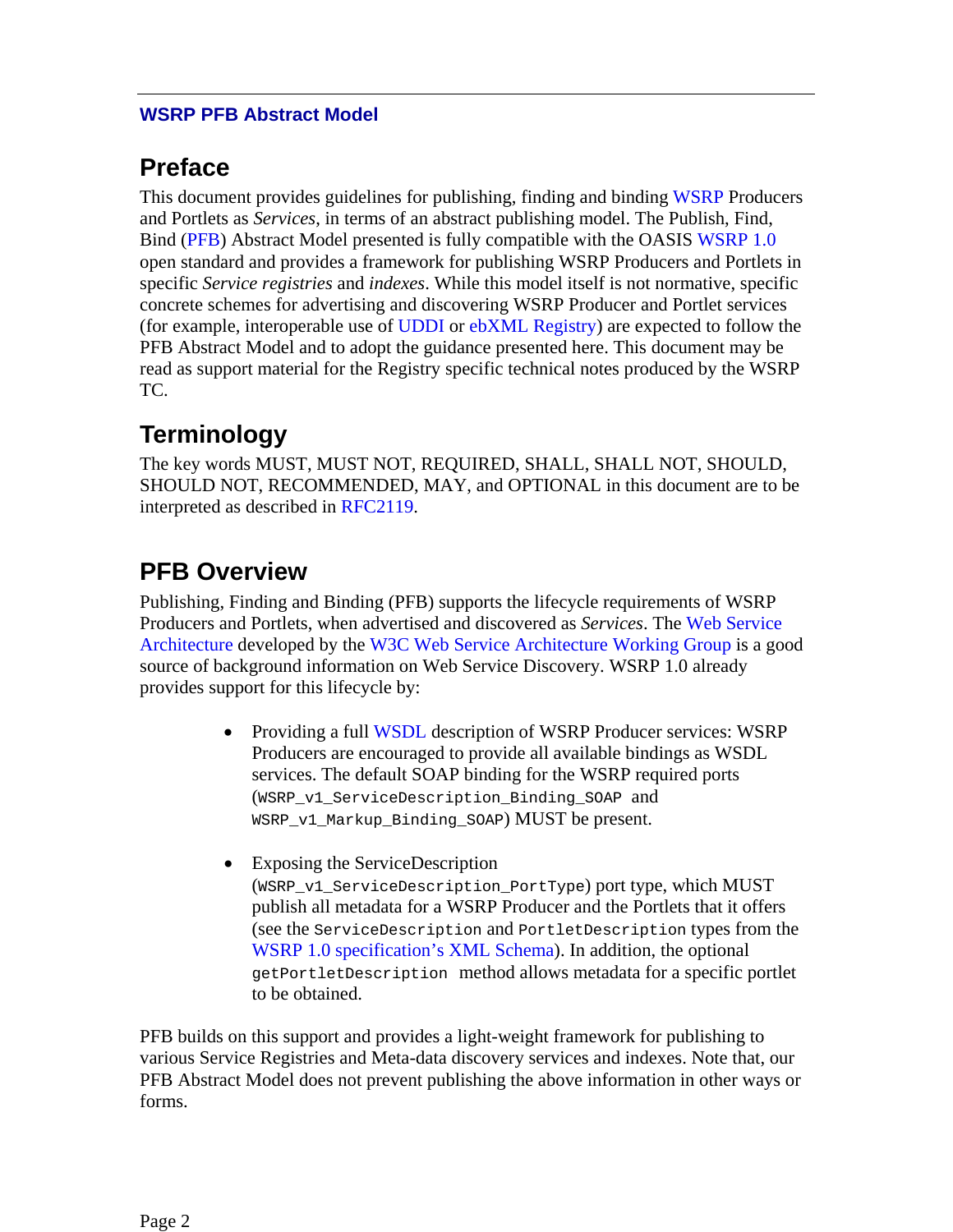<span id="page-2-0"></span>No direct use of the PFB Abstract Model is made by end users who deploy and/or import WSRP services in Portals. Typically, end-users (for example, Portal Administrators) utilize PFB tools that conform to a PFB Technical Note for a specific service registry technology, which in turn follows the guidelines established by our abstract publishing model. Technical notes, including UDDI and ebXML Registry, are available from the [WSRP](http://www.oasis-open.org/apps/org/workgroup/wsrp/wsrp-pfb/download.php/3264/wsrpbusinessscenario_uddi2-ak2.doc) TC Web pages.

## **PFB Use Cases**

#### **Base Use Cases**

Two base use cases, as analyzed for PFB, through separate application domain/Business Scenario specific use case write-ups, support publishing WSRP Producers [\(WSRP](http://www.oasis-open.org/apps/org/workgroup/wsrp/wsrp-pfb/download.php/2919/wsrpbusinessscenario_uddi1.doc)  [Business Scenario Search UDDI Registry for Producers\)](http://www.oasis-open.org/apps/org/workgroup/wsrp/wsrp-pfb/download.php/2919/wsrpbusinessscenario_uddi1.doc) and Portlets ([WSRP Business](http://www.oasis-open.org/apps/org/workgroup/wsrp/wsrp-pfb/download.php/3264/wsrpbusinessscenario_uddi2-ak2.doc)  [Scenario Search UDDI Registry for Portlets\)](http://www.oasis-open.org/apps/org/workgroup/wsrp/wsrp-pfb/download.php/3264/wsrpbusinessscenario_uddi2-ak2.doc) as services. In these use cases, basic standard support for publishing and finding is envisaged for users of a registry specific technology. Published services are augmented with extra information (metadata such as categorizations or policy) so that they can be advertised and discovered in domain specific ways. This document describes the basic standard model (in the Information Model sections) underlying these use cases and identifies ways that it can be extended (Model Augmentation section).

## **Query Use Cases**

Application domain independent support for categorizing Producers and Portlets, optionally by specific WSRP version(s), and enumerating Portlets exposed by a Producer are addressed by our Query Use Cases. These should be supported by a registry technology as prioritized in [Appendix 1.](#page-8-0)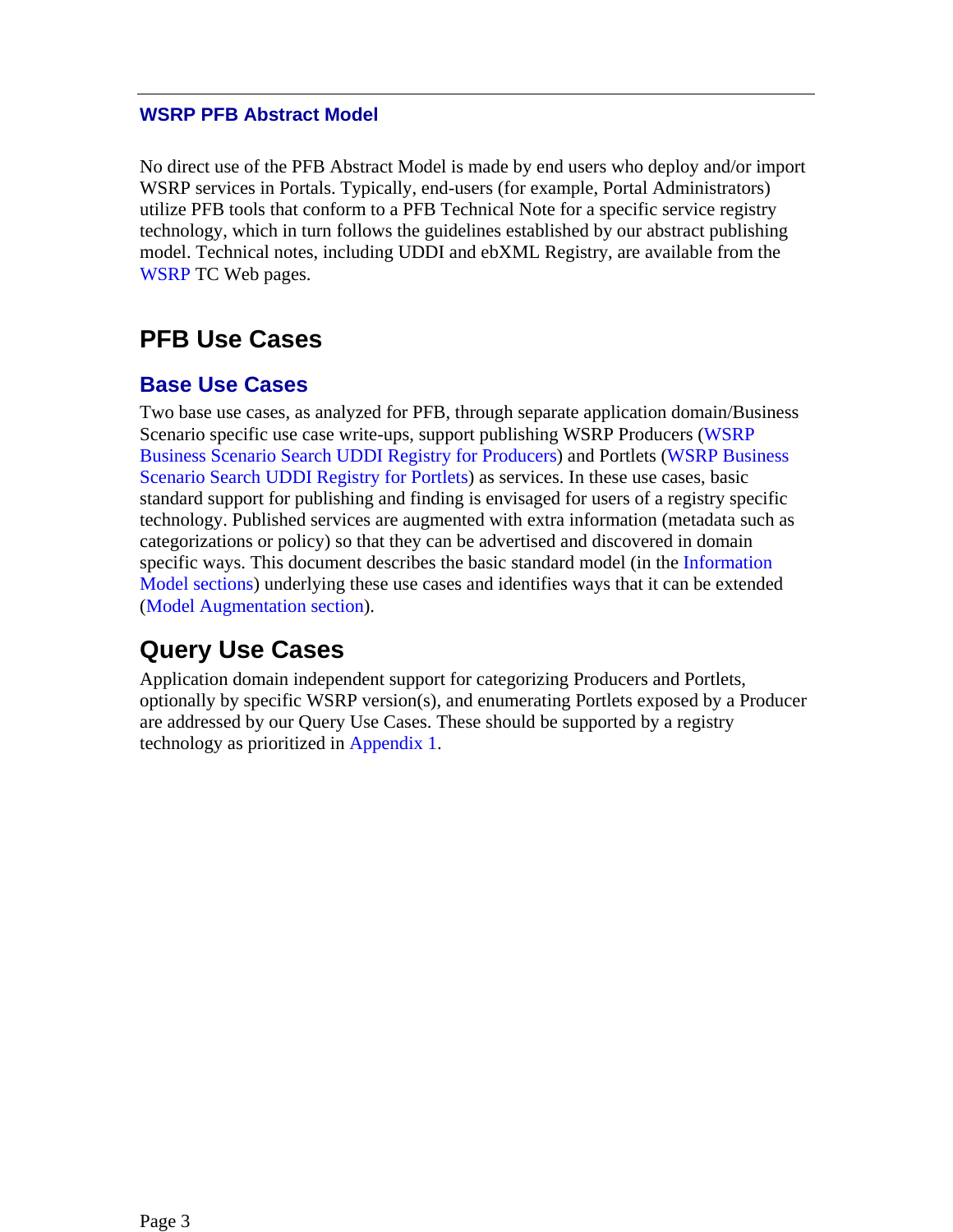## **Analyzing PFB Requirements**

Our abstract model seeks to publish the least amount of WSRP related information required for service discovery into Service Registries. The information published by our model can and should be *augmented* with extra metadata as desired for a particular PFB scenario (as in the [base use cases](#page-2-0) developed for PFB, for example). However, such extra information is not required for interoperable service discovery.

Our abstract model does specify the informational items that must be published, and that are pre-requisites when discovering (finding, selecting and binding) WSRP Producers and Portlets as Services. These items differ somewhat for the Producer and Portlet base use cases (see the [Information Model](#page-4-0) sections).

A non-functional requirement for the abstract model is simplicity of publishing, as well as discovery<sup>[1](#page-3-0)</sup>. In particular, it is desirable that WSRP Producers can be published as services directly by Administrators by hand, for example, using a service registry GUI or Web UI. This requirement is less important for Portlets, as the common use case will be to publish them in batches, based on the WSRP Producer's service description metadata.

Our basic use case is publishing WSRP Producers as services and the PFB Abstract Model can be used just for this purpose. This implies that publishing Portlets is optional, even if the Producer of the Portlets is published.

It must be possible to discover both the default SOAP bindings, for HTTP and/or HTTPS (HTTP over SSL), and additional protocol bindings, as well as any for additional interfaces. We require the Web service description to be provided by a service WSDL document and for this description to be *authoritative*. Binding information can also augment a producer service as described in the next section.

Diverse kinds of information may augment our PFB Abstract Model. It is through such augmentation of our basic service information that new or advanced use cases for PFB can be supported. Therefore, we actively encourage the use of additional metadata, but seek to avoid duplication of metadata already available via standardized WSRP and WSDL interfaces.

Categorizations supported by our abstract model should use standard identifiers recommended by a PFB technical note for a specific registry technology when possible.

The link between Portlets and their WSRP Producer should be maintained when publishing Portlets as services.

<span id="page-3-0"></span><sup>&</sup>lt;sup>1</sup> WSRP Consumers already deal with the issues of selecting service bindings from WSRP 1.0 service WSDL documents.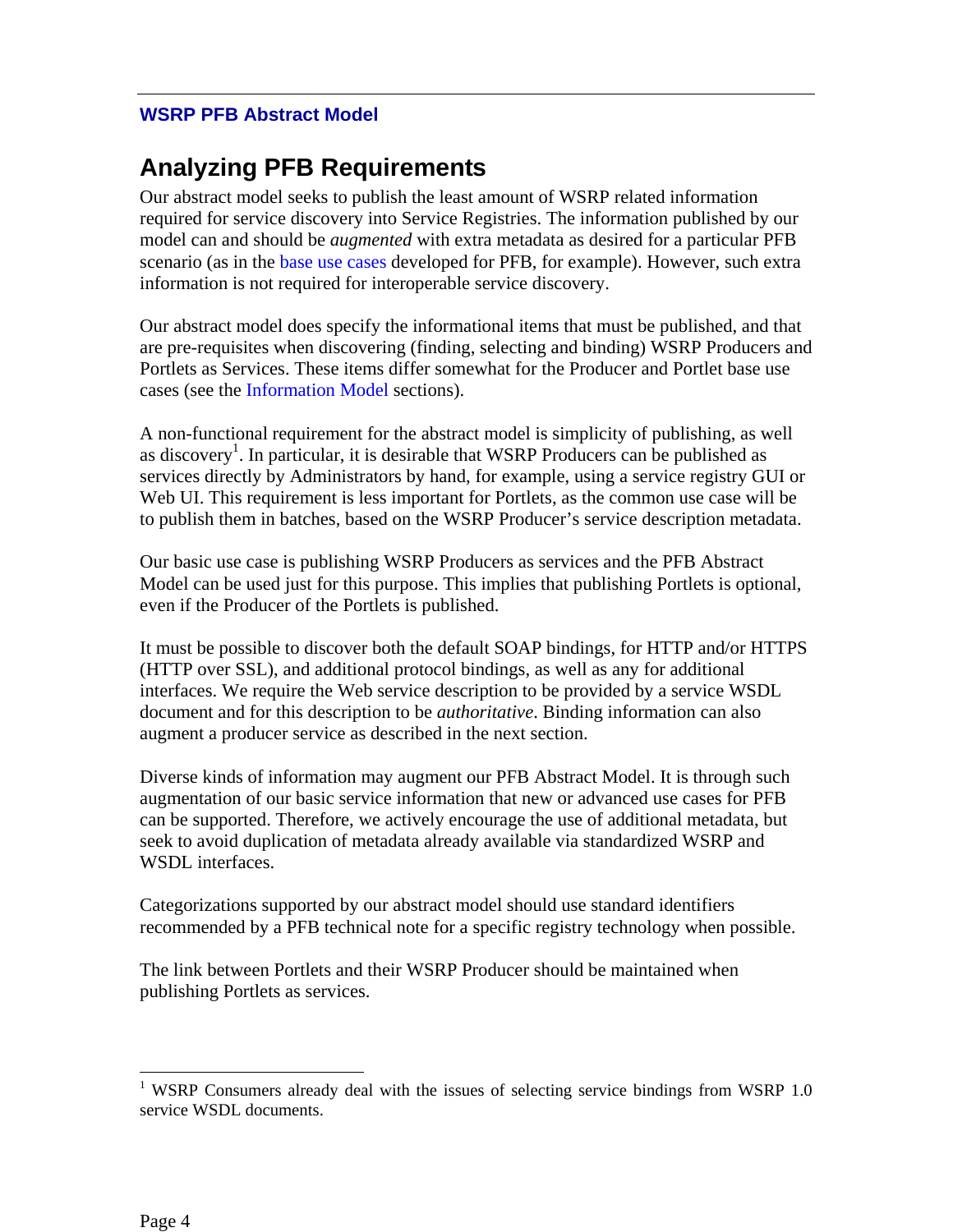#### <span id="page-4-0"></span>**Model Augmentation**

Before describing the exact service publishing information that comprises our PFB Abstract Model, we outline some common types of additional metadata that we envision may augment our core PFB informational model.

**Protocol specific binding information** may be provided directly with a published Producer or Portlet service advertisement. We view the bindings described in a WSRP Producer's service WSDL as authoritative (see [wsrp\\_service.wsdl](http://www.oasis-open.org/committees/wsrp/specifications/version1/wsrp_service.wsdl) as a nonnormative example of a *service wsdl*). However, WSRP services are free to publish additional binding information for the WSRP standard port types, as well as other port types implemented by the Producer or Portlet service<sup>[2](#page-4-1)</sup>. These can be used directly, without consulting the authoritative WSDL document at the WSRP Consumer's discretion.

**Producer and Portlet metadata**, as obtained via the ServiceDescription port type. This duplicates the information already available via the WSRP interfaces themselves, at the risk of update incompatibilities. Such information should be used only to support more direct query over published services. An example of such a metadata based query, could be finding all portlets that have the same "groupID" identifier in their service description, or filtering out any Portlet that "uses MethodGet" from a portlet selection user interface dialog.

**Additional categorization information**. Like any Web Service, we envision that WSRP services, both Producers and Portlets, will be *categorized* into vertical application domains (e.g. Medical dosage Portlets under Healthcare as in our Portlet use case) or by additional horizontal attributes (such as service's physical location or payment model). The abstract model's use of categorization only serves to support the basic set of queries identified by our query use cases (see the [Appendix 1\)](#page-8-0).

Additional **Service metadata**, such as Policy descriptions, that is not available through the WSRP service description, except possibly as extensions (see section 5.1.1. in [WSRP 1.0\)](http://www.oasis-open.org/committees/download.php/2877/wsrp-specification-1.0-cs-1.0-rev2.pdf). This may be in both machine and human readable forms.

<span id="page-4-1"></span><sup>&</sup>lt;sup>2</sup> While a WSRP Producer or Portlet service may logically have other Web Service interfaces (port types) associated to it, the association and how the relationship is represented is outside the domain of both our PFB Abstract Model and WSRP.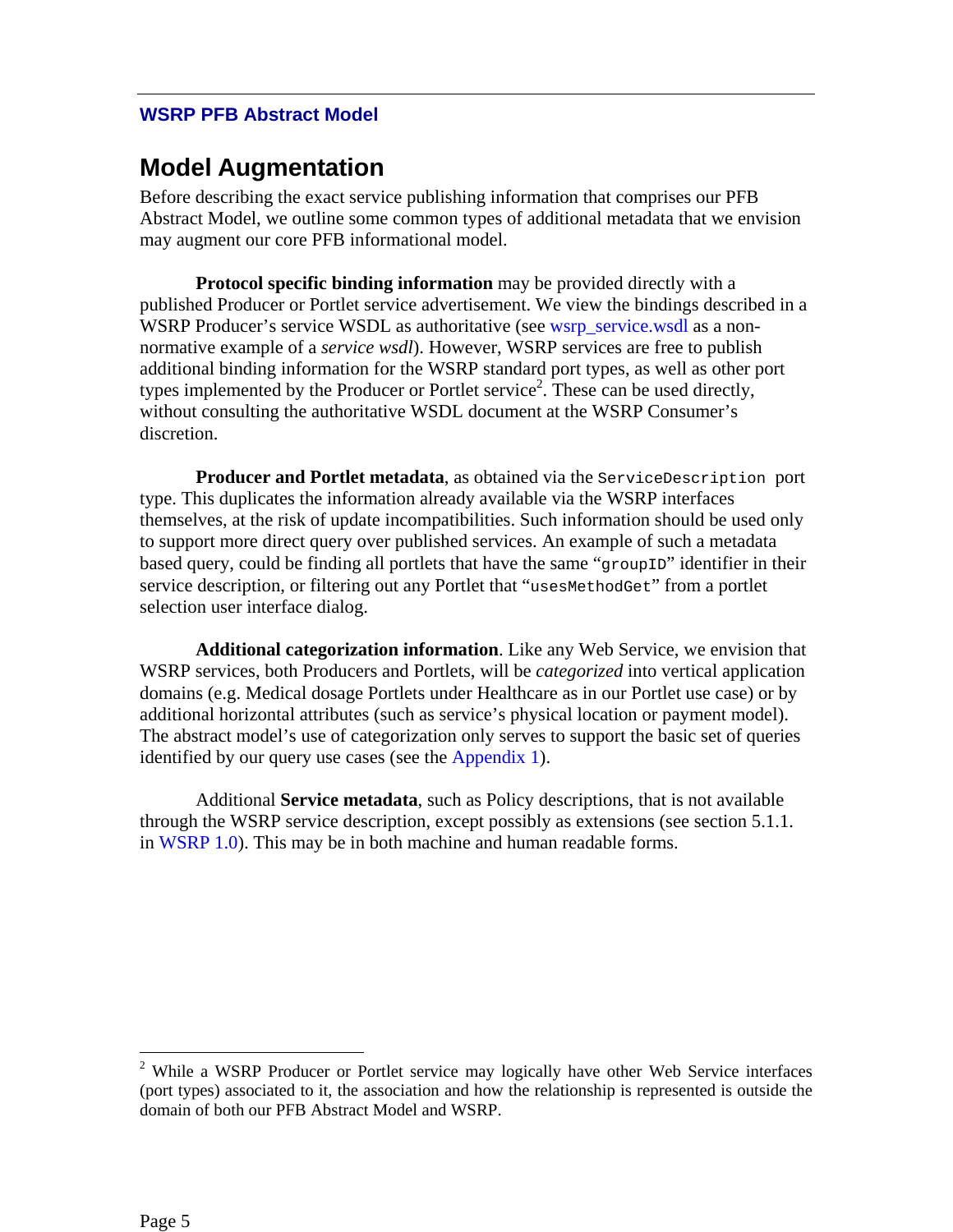## **The Information Model**

The PFB Abstract Model<sup>[3](#page-5-0)</sup>, as developed based on use case analysis, directly supports the publishing of both WSRP Producer and Portlets as services. Items in bold typeface in this section are informational items in our information model (see also [Appendix 2](#page-9-0) for a summary).

We encourage all Portlets offered by a Producer to be published individually as services, but note that publishing Portlets [i](#page-5-1)s optional<sup>4</sup> in the PFB AM. Furthermore, a producer should not publish Portlet services to a registry that are not also described via "offered Portlet" WSRP metadata (offeredPortlets[] in the full WSRP service description ServiceDescription) or are optionally broken out as portlet descriptions (PortletDescription) returned by the getPortletDescription() operation in the optional Portlet Management port type. If available, getPortletDescription() can be used to complement the metadata returned in the ServiceDescription. This avoids WSRP Consumers having to deal with additional ways of obtaining metadata, and fits our philosophy of having the service data be authoritative.

Both Producers and Portlets are published under a **service name** in some business or organization scope. The business or organizational scope is that of the entity logically publishing and owning the service. The human readable service name should be fully internationalized. An optional short **service description** should also be provided and internationalized. The remainder of the abstract publishing information is dependent on the type of WSRP service (**producer service** or **portlet service**).

The representation of the owning business or organizational scope is highly dependent on the service registry and not further specified by the PFB AM. A portlet service and its producer may be published in different business or organizational scopes. This scenario is common in the Application Service Provider (ASP) model.

<span id="page-5-0"></span><sup>&</sup>lt;sup>3</sup> Henceforth abbreviated to PFB AM.

<span id="page-5-1"></span><sup>&</sup>lt;sup>4</sup> As use of PFB is itself completely optional, optional here means using the PFB Abstract Model but not publishing any Portlet services. Producers are not optional in the Abstract Model, in that all Portlets require a back link to their Producer.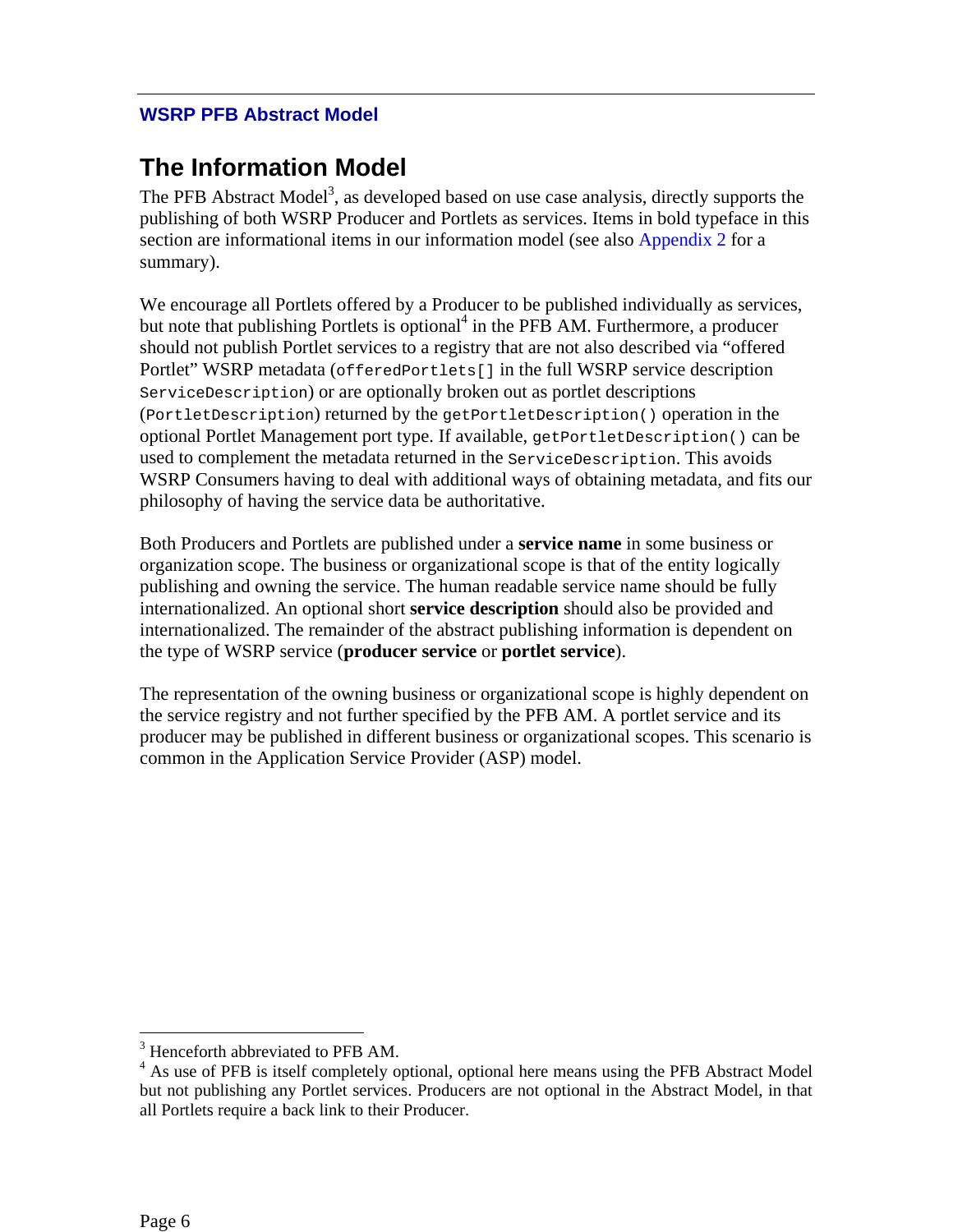### **Producer Service specific information**

In the PFB AM, a WSRP producer is published as a service by associating a producer service WSDL document (**service wsdl**) with a service name. On its own, this would simply serve to publish some abstract WSDL based Web Service. The exact relationships to WSDL based Web Service description can be explored further in a concrete registry technology<sup>5</sup>, but our abstract model only requires one specific relationship:



The **WSRP\_producer\_service** predicate (in [RDF](http://www.w3.org/TR/rdf-primer/) terms) relates a service name (the predicate's subject) to its WSRP service WSDL document (the object). It is to be represented by a categorization or type classification of the concrete service registry the producer service is published in.

A concrete service registry technology can decide to capture the relationship either using:

- A generic predicate valid for all versions of WSRP. In this case the WSDL object needs to be inspected for version information as well as service location information in the usual way.
- Multiple version specific predicates, one for each WSRP version supported by a published producer.

If the latter approach is taken then publishers should publish a producer service under all the WSRP versions that it supports and consumers should discover services by looking for specific versions. This avoids any dependency between version relationships at the PFB AM level.

For the former approach, remember that WSRP port types communicate version information using a "WSRP\_V" + Version + "\_" + PortTypeName + "\_PortType" naming convention. This convention is understood by WSRP Consumers and directs the discovery of compatible bindings in a WSDL document.

<span id="page-6-0"></span><sup>&</sup>lt;sup>5</sup> We encourage the use of the WSRP binding WSDL document in Web Service categorization (i.e. referencing [wsrp\\_v1\\_bindings.wsdl](http://www.oasis-open.org/committees/wsrp/specifications/version1/wsrp_v1_bindings.wsdl)).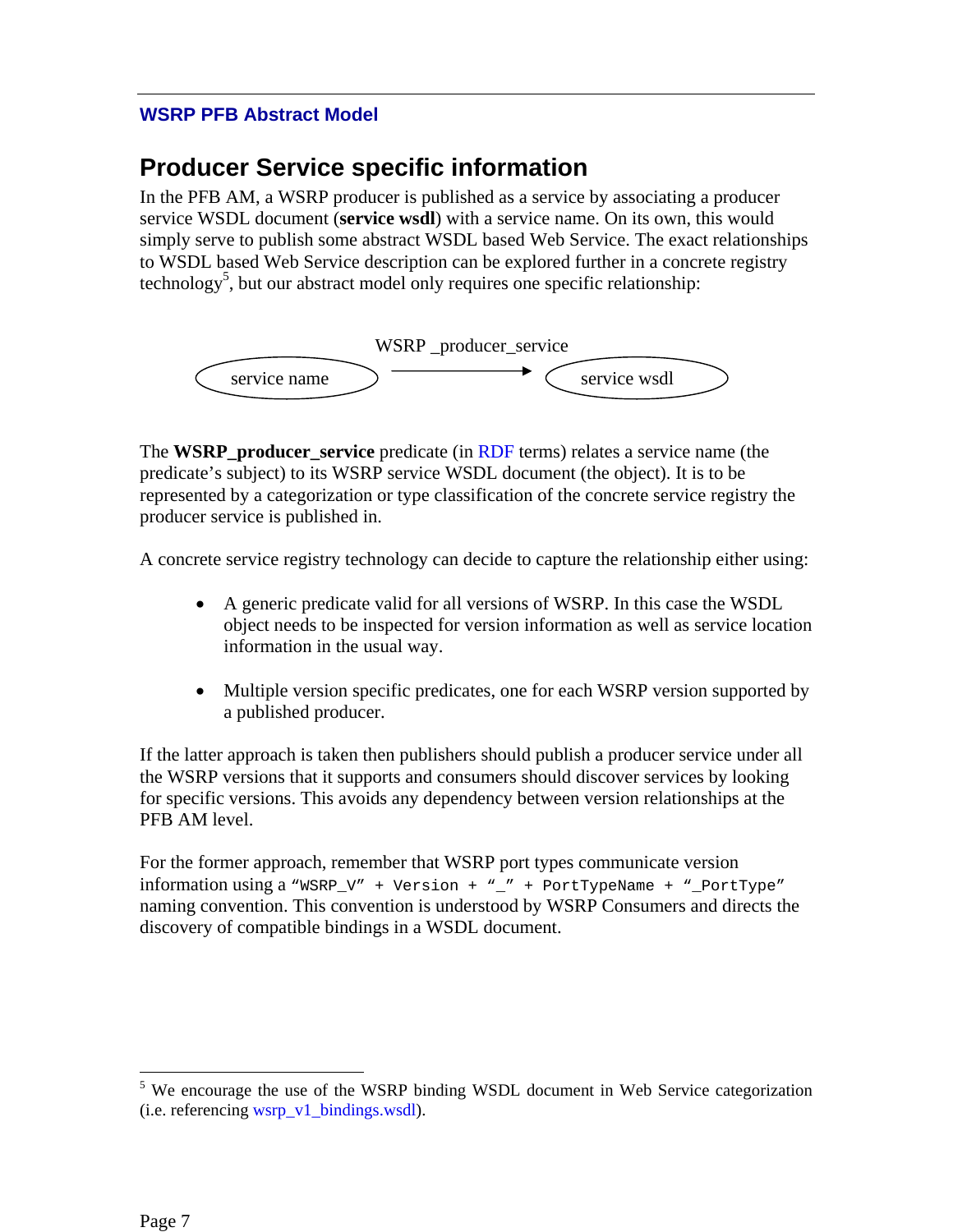## **Portlet Service specific information**

A **portlet service** is represented by the following relationships:



The **WSRP\_portlet\_service** predicate serves to identify a published service as a WSRP Portlet service. Unlike the corresponding WSRP\_producer\_server reference, which can be version specific or version neutral, this predicate should be version neutral. It is used to associate a portlet service with the **portlet handle** used to identify one of the portlets in a WSRP Producer (holds the value of the portletHandle element in a PortletDescription).

The above is not sufficient to allow a WSRP consumer to bind to the portlet service as the WSRP Producer hosting the portlet, corresponding to the portlet handle, needs to be identified. This relationship is modeled by our **WSRP\_producer\_reference** predicate. As can be seen from the diagram, it is used to associate a *producer* with the portlet service.

It is strongly recommended that each portlet service is associated with its producer. The exact format of this abstract reference to a producer is not specified by our PFB AM. Different types of *producer reference* are allowed, so that both *inter-registry* and *intraregistry* publishing relationships can be modeled. However, a certain class of producer reference is explicitly captured by our abstract model:



A **WSRP\_producer\_service\_reference** relates a portlet service to a producer service that is published in the same concrete service registry. All concrete registry technology usage should support such a relationship for modeling the common case where a portlet service is hosted by a producer service in the same registry.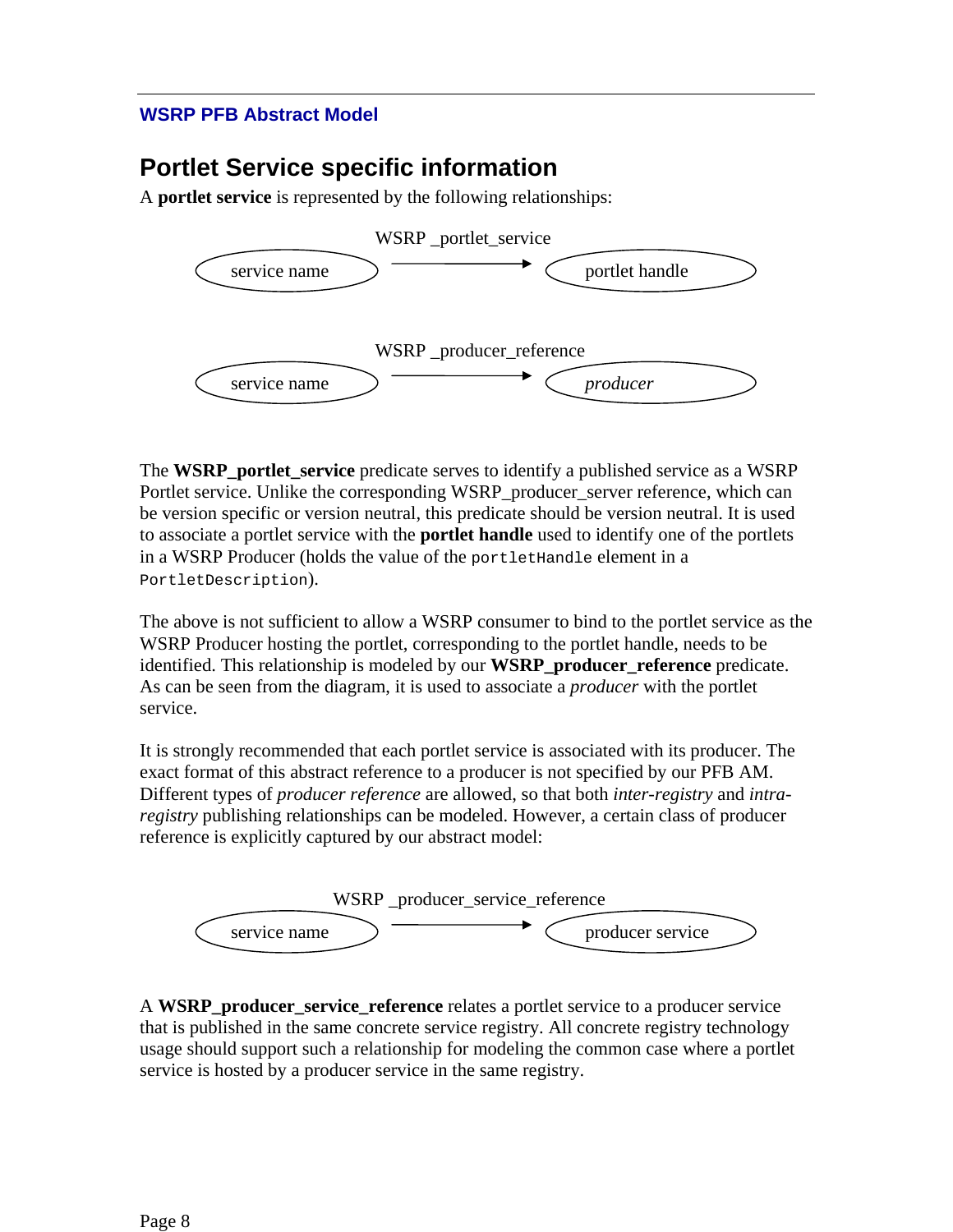## <span id="page-8-0"></span>**Security**

WSRP Services should be advertised and discovered in a secure manner. The right to read and query a registry may be required to be restricted, as well as the administrative publishing (write or create/update/delete) rights. A registry may provide a different view, of the services published, to a specific user, so service discovery should be performed in the context of a specific user identity or user role, possibly that of a WSRP Consumer administrator. The service description itself must be protected, especially if it contains binding information for secure protocols (i.e. its integrity needs to be verifiable).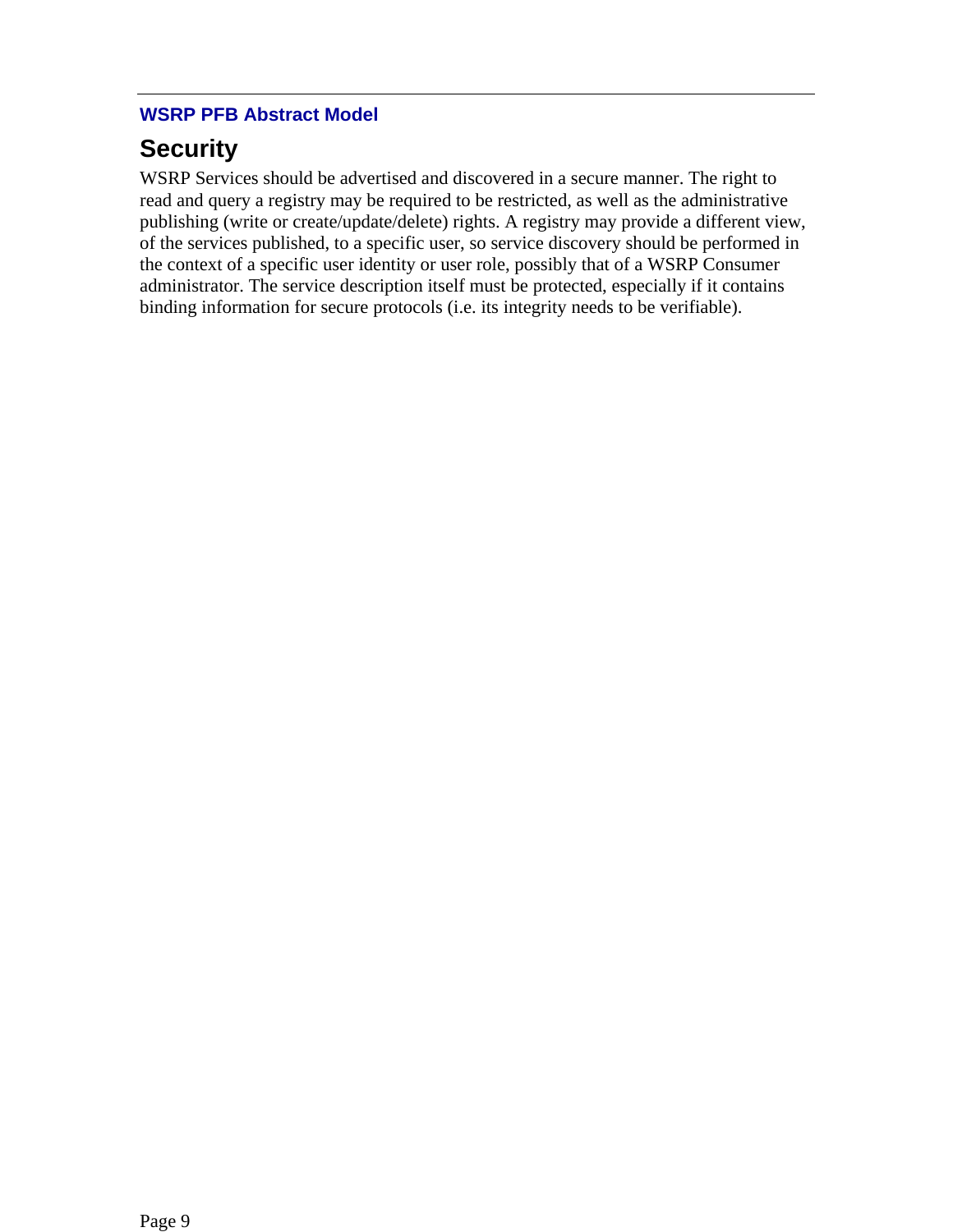## <span id="page-9-0"></span>**Appendix 1 – Query Use Cases**

Here we list the query use cases that are supported by our PFB Abstract Model, in addition to "find service by name". Note that, 1 and 3 are equivalent to 2 and 5 while we only have one version of WSRP defined (i.e. 1.0) and the service registry technical notes should take account of this, while being future proof with respect to new versions (such as the expected WSRP 2.0).

- 1. Ability to locate all WSRP Producers, regardless of WSRP version(s) supported.
- 2. Ability to locate all WSRP Producers supporting a particular WSRP version.
- 3. Ability to locate all WSRP Portlets, regardless of WSRP version(s) supported.
- 4. Ability to locate all WSRP Portlets hosted at a particular WSRP Producer.
- 5. Ability to locate all WSRP Portlets supporting a particular WSRP version.

The ability to locate all WSRP Portlets offered at a particular Producer (4) is already covered by the WSRP offered Portlets (offeredPortlets) enumeration in output messages of the getServiceDescription() operation from the Service description port type, but may be directly supported by a concrete service registry for efficient query. (5) may also be supported only indirectly.

Searching for producer services is based on the WSRP\_producer\_service predicate. Finding portlet services should leverage the WSRP portlet service predicate.

## **Appendix 2 – Abstract Model Informational Items**

**service name** – human readable text, internationalized. Unique in a business or organizational scope.

**service description** [optional] – a short textual description of the service (multiple locale specific versions may be provided).

**producer service** – a WSRP Producer published as a service.

**WSRP\_producer\_service** – classifies a service to be a WSRP Producer.

**service wsdl** – a WSRP service WSDL document. Containing fully qualified service elements for WSRP required and optional port types.

**portlet service** – a WSRP Portlet published as a service.

**WSRP\_portlet\_service** – classifies a service to be a WSRP Portlet.

**WSRP\_producer\_reference** – associates a portlet service with its *producer*.

**WSRP** producer service reference – associates a portlet service with its producer service.

**portlet handle** – identifies a WSRP portlet with its producer.

business scope – not fully specified, an honourable member of our PFB AM.